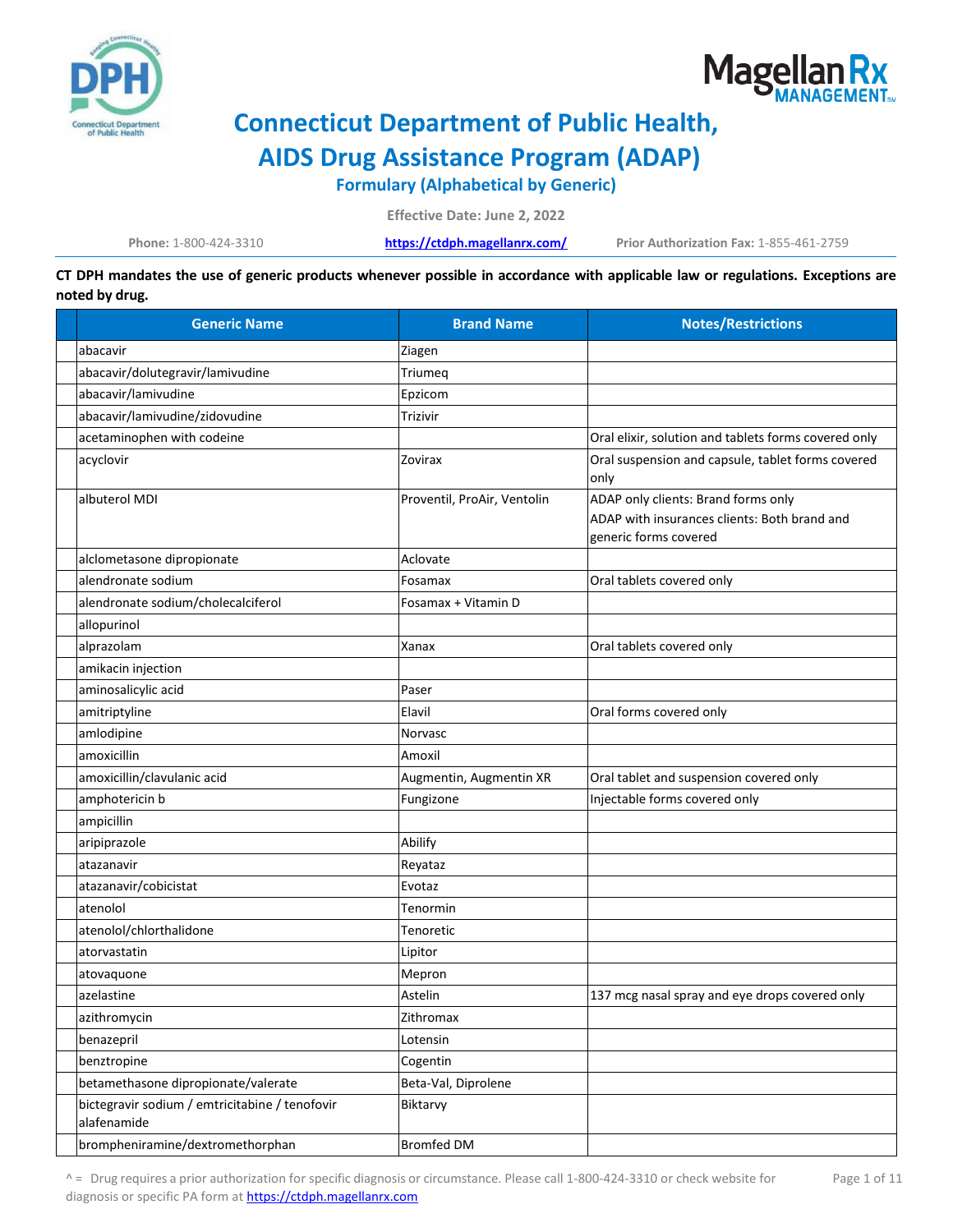| <b>Generic Name</b>                                | <b>Brand Name</b>          | <b>Notes/Restrictions</b>                                      |
|----------------------------------------------------|----------------------------|----------------------------------------------------------------|
| budesonide                                         | Rhinocort AQ               |                                                                |
| bumetanide                                         | <b>Bumex</b>               | Oral tablets covered only                                      |
| buprenorphine                                      | Subutex                    |                                                                |
| buprenorphine (transdermal)                        | <b>Butrans</b>             | ADAP only clients: Brand forms only                            |
|                                                    |                            | ADAP with insurances clients: Both brand and                   |
|                                                    |                            | generic forms covered                                          |
| buprenorphine/naloxone                             | Suboxone                   |                                                                |
| bupropion                                          | Wellbutrin, Wellbutrin XL, |                                                                |
|                                                    | <b>Wellbutrin SR</b>       |                                                                |
| buspirone                                          | <b>BuSpar</b>              |                                                                |
| cabotegravir/rilpivirine                           | Cabenuva                   | 600 MG/900 MG Strength: Maximum quantity per fill<br>of 6.0 ML |
|                                                    |                            | 400 MG/600 MG Strength: Maximum quantity per fill              |
|                                                    |                            | of 4.0 ML                                                      |
| calcium supplements (calcium, calcium + vitamin D, |                            | See separate document "Vitamin Covered Products"               |
| calcium + vitamin D + magnesium)                   |                            | for listing of covered products.                               |
| carbamazepine                                      | Tegretol                   |                                                                |
| carvedilol                                         | Coreg                      | Oral immediate release forms covered only                      |
| cefditoren                                         | Spectracef                 |                                                                |
| cefixime                                           | Suprax                     |                                                                |
| ceftriaxone                                        | Rocephin                   | IM injection covered only                                      |
| cefuroxime                                         | Ceftin                     |                                                                |
| celecoxib                                          | Celebrex                   |                                                                |
| cephalexin                                         | Keflex                     |                                                                |
| chlorhexidine gluconate                            | Peridex                    | Oral rinse covered only                                        |
| cholestyramine                                     | Questran                   | Questran Light products not covered                            |
| cidofovir                                          | Vistide                    |                                                                |
| ciprofloxacin                                      | Cipro                      | Oral forms covered only                                        |
| citalopram                                         | Celexa                     | Oral tablet forms covered only                                 |
| clarithromycin                                     | Biaxin, Biaxin XL          |                                                                |
| clindamycin                                        | Cleocin                    |                                                                |
| clindamycin (topical)                              | Cleocin T                  | Topical gel forms covered only                                 |
| conjugated estrogens                               | Premarin                   | Oral tablet forms covered only                                 |
| clobetasol                                         | Temovate                   | Topical cream and ointment forms covered only                  |
| clonazepam                                         | Klonopin                   |                                                                |
| clopidogrel                                        | Plavix                     |                                                                |
| clotrimazole                                       | Lotrimin, Mycelex          | Oral and topical forms covered only                            |
| cobicistat                                         | Tybost                     |                                                                |
| colesevelam                                        | Welchol                    |                                                                |
| cycloserine                                        |                            |                                                                |
| dapsone                                            |                            | Oral forms covered only                                        |
| darunavir                                          | Prezista                   |                                                                |
| darunavir/cobicistat                               | Prezcobix                  |                                                                |
| darunavir/cobicistat/emtricitabine/                | Symtuza                    |                                                                |
| tenofovir alafenamide                              |                            |                                                                |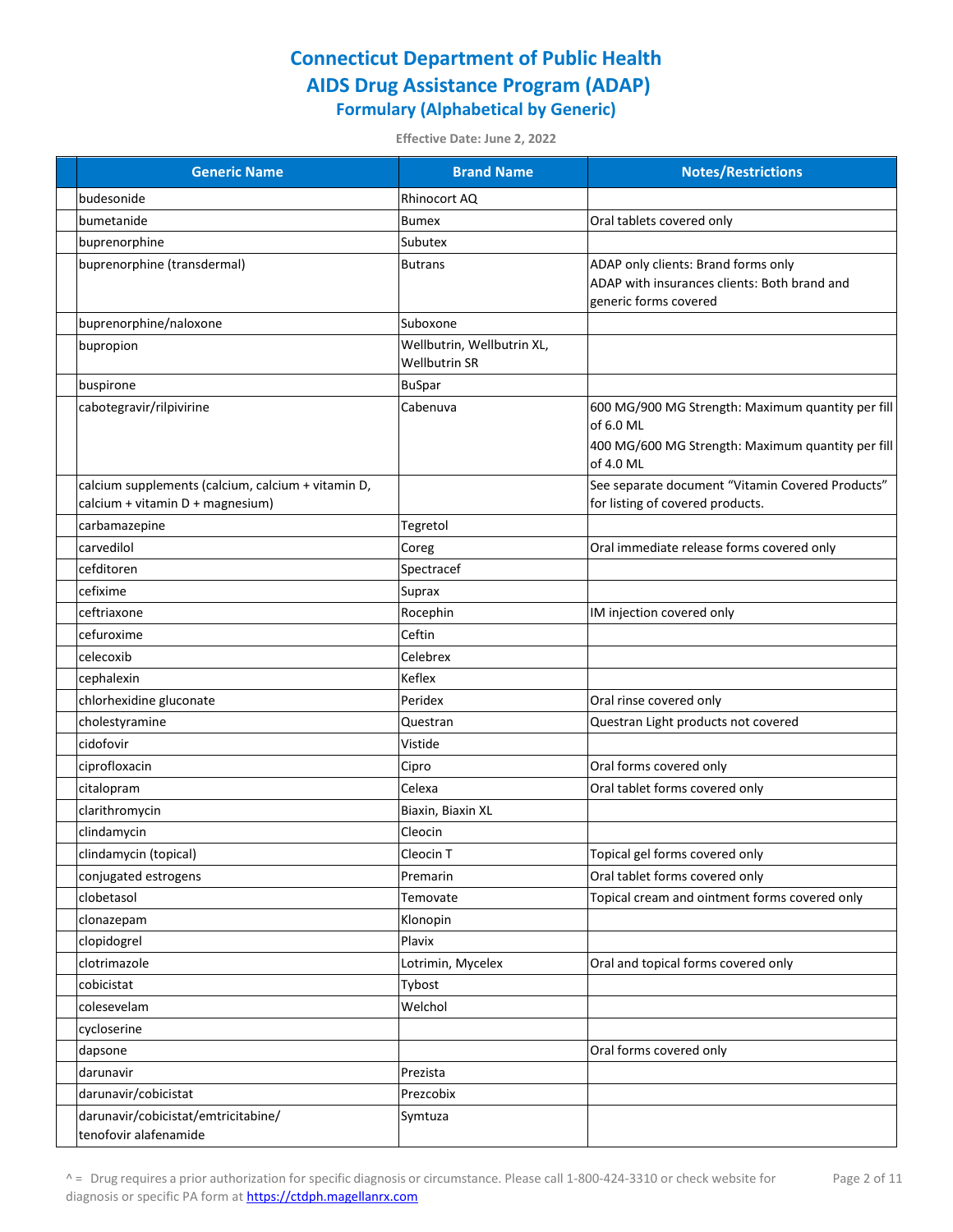| <b>Generic Name</b>                                                     | <b>Brand Name</b>      | <b>Notes/Restrictions</b>                           |
|-------------------------------------------------------------------------|------------------------|-----------------------------------------------------|
| desloratadine                                                           | Clarinex               |                                                     |
| desvenlafaxine                                                          | Pristiq                | ADAP only clients: Brand forms only                 |
|                                                                         |                        | ADAP with insurances clients: Both brand and        |
|                                                                         |                        | generic forms covered                               |
| dexamethasone                                                           | Decadron               | Oral forms covered only                             |
| diazepam                                                                | Valium                 | Oral tablet forms covered only                      |
| diclofenac 1% gel                                                       | Voltaren               |                                                     |
| diclofenac 3% gel                                                       |                        | Generic form covered only                           |
| diclofenac sodium                                                       | Voltaren, Voltaren XR  |                                                     |
| dicloxacillin                                                           |                        |                                                     |
| digoxin                                                                 | Digitek, Lanoxin       | Oral forms covered only                             |
| diltiazem HCl                                                           | Cardizem, Cardizem LA, |                                                     |
|                                                                         | Cardizem CD, Tiazac    |                                                     |
| diphenhydramine                                                         | Benadryl               | Generic forms covered only                          |
| diphenoxylate/atropine                                                  | Lomotil                |                                                     |
| divalproex                                                              | Depakote, Depakote DR, |                                                     |
|                                                                         | Depakote ER            |                                                     |
| docusate calcium and sodium                                             | Colace                 |                                                     |
| docusate/sennosides                                                     | Senokot-S              |                                                     |
| dolutegravir                                                            | Tivicay/Tivicay PD     |                                                     |
| dolutegravir/lamivudine                                                 | Dovato                 |                                                     |
| dolutegravir/rilpivirine                                                | Juluca                 |                                                     |
| doravirine                                                              | Pifeltro               |                                                     |
| doravirine/lamivudine/tenofovir disoproxil fumarate                     | Delstrigo              |                                                     |
| doxycycline hyclate                                                     | Vibramycin             |                                                     |
| dronabinol                                                              | Marinol                | Oral forms covered only                             |
| duloxetine                                                              | Cymbalta               |                                                     |
| efavirenz                                                               | Sustiva                |                                                     |
| efavirenz/emtricitabine/tenofovir disoproxil fumarate                   | Atripla                |                                                     |
| efavirenz/lamivudine/tenofovir disoproxil fumarate                      | Symfi/Symfi Lo         |                                                     |
| elvitegravir/cobicistat/emtricitabine/ tenofovir<br>alafenamide         | Genvoya                |                                                     |
| elvitegravir/cobicistat/emtricitabine/ tenofovir<br>disoproxil fumarate | Stribild               |                                                     |
| emtricitabine                                                           | Emtriva                |                                                     |
| emtricitabine/rilpivirine/tenofovir alafenamide                         | Odefsey                |                                                     |
| emtricitabine/rilpivirine/tenofovir disoproxil fumarate                 | Complera               |                                                     |
| emtricitabine/tenofovir disoproxil fumarate                             | Truvada                | ADAP only clients: Brand forms and all generic NDCs |
|                                                                         |                        | covered EXCEPT 42291043930 and 00904717207.         |
|                                                                         |                        | ADAP with insurance clients: Both brand and generic |
|                                                                         |                        | forms covered                                       |
| emtricitabine/tenofovir alafenamide                                     | Descovy                |                                                     |
| enalapril                                                               | Vasotec                |                                                     |
| enfuvirtide                                                             | Fuzeon                 |                                                     |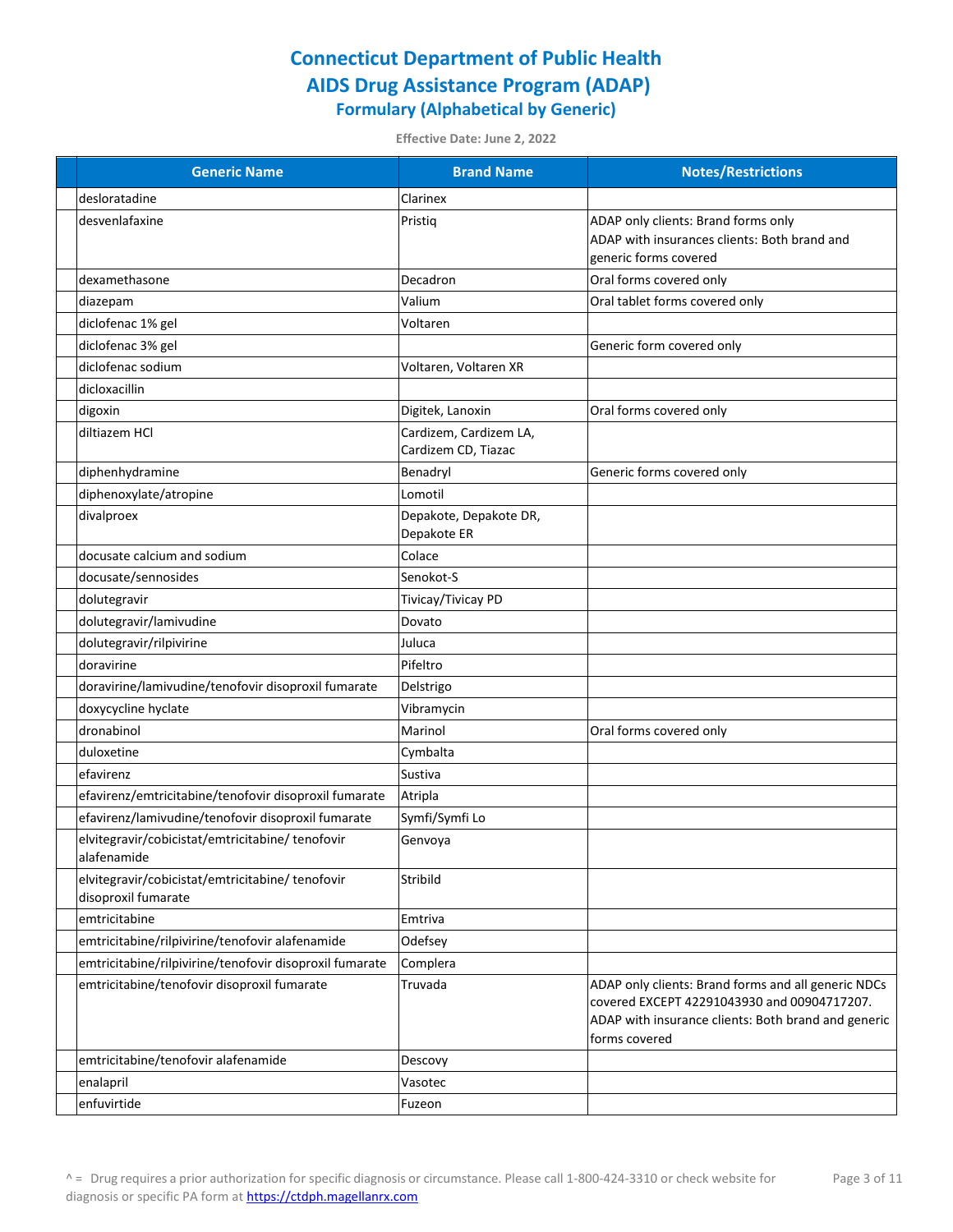| <b>Generic Name</b>                 | <b>Brand Name</b>                                                                                                | <b>Notes/Restrictions</b>                                                                                                                                        |
|-------------------------------------|------------------------------------------------------------------------------------------------------------------|------------------------------------------------------------------------------------------------------------------------------------------------------------------|
|                                     | Engerix-B                                                                                                        | 20 mcg/mL strength: Maximum quantity per fill of 1;<br>Minimum Age Limit = 20<br>10 mcg/mL strength: Maximum quantity per fill of<br>0.5; Maximum Age Limit = 19 |
| entecavir                           | Baraclude                                                                                                        |                                                                                                                                                                  |
| erythropoietin                      | Epogen, Procrit                                                                                                  |                                                                                                                                                                  |
| escitalopram                        | Lexapro                                                                                                          |                                                                                                                                                                  |
| esomeprazole                        | Nexium                                                                                                           | Oral capsule forms covered only                                                                                                                                  |
| estradiol                           | Alora, Climara, Delestrogen,<br>Depo-Estradiol, Dotti,<br>Estraderm, Estrace, Minivelle,<br>Vivelle, Vivelle-Dot | Injectable forms, oral tablet forms, and transdermal<br>forms covered only                                                                                       |
| ethambutol                          | Myambutol                                                                                                        |                                                                                                                                                                  |
| ethionamide                         | Trecator                                                                                                         |                                                                                                                                                                  |
| etravirine                          | Intelence                                                                                                        | ADAP only clients: Brand forms only<br>ADAP with insurance clients: Both brand and generic<br>forms covered                                                      |
| exenatide                           | <b>Byetta</b>                                                                                                    |                                                                                                                                                                  |
| ezetimibe                           | Zetia                                                                                                            |                                                                                                                                                                  |
| famciclovir                         | Famvir                                                                                                           |                                                                                                                                                                  |
| famotidine                          | Pepcid                                                                                                           | Oral forms covered only                                                                                                                                          |
| fenofibrate                         | Tricor                                                                                                           |                                                                                                                                                                  |
| fenofibric acid                     | <b>Trilipix</b>                                                                                                  |                                                                                                                                                                  |
| fentanyl (transdermal)              | Duragesic                                                                                                        |                                                                                                                                                                  |
| ferrous sulfate                     |                                                                                                                  | See separate document "Vitamin Covered Products"<br>for listing of covered products.                                                                             |
| fexofenadine                        | Allegra                                                                                                          | Generic forms covered only                                                                                                                                       |
| fexofenadine/pseudoephedrine        | Allegra D                                                                                                        | Generic forms covered only                                                                                                                                       |
| filgrastim                          | Neupogen                                                                                                         |                                                                                                                                                                  |
| fluconazole                         | Diflucan                                                                                                         |                                                                                                                                                                  |
| flunisolide                         | AeroBid                                                                                                          |                                                                                                                                                                  |
| <b>fluocinonide</b>                 | Lidex                                                                                                            | Topical gel form covered only                                                                                                                                    |
| fluoxetine                          | Prozac                                                                                                           | Oral capsule forms covered only                                                                                                                                  |
| fluticasone propionate (topical)    | Cutivate                                                                                                         |                                                                                                                                                                  |
| fluticasone propionate (inhalation) | Flovent                                                                                                          | Flovent HFA: ADAP Only clients: Brand forms only;<br>ADAP with insurance clients: Both brand and generic<br>forms covered                                        |
| fluticasone propionate/salmeterol   | Advair Diskus                                                                                                    | ADAP only clients: Brand forms only<br>ADAP with insurance clients: Both brand and generic<br>forms covered                                                      |
| fosamprenavir                       | Lexiva                                                                                                           |                                                                                                                                                                  |
| foscarnet                           | Foscavir                                                                                                         |                                                                                                                                                                  |
| fostemsavir                         | Rukobia                                                                                                          |                                                                                                                                                                  |
| furosemide                          | Lasix                                                                                                            |                                                                                                                                                                  |
| gabapentin                          | Neurontin                                                                                                        |                                                                                                                                                                  |
| ganciclovir                         | Cytovene                                                                                                         |                                                                                                                                                                  |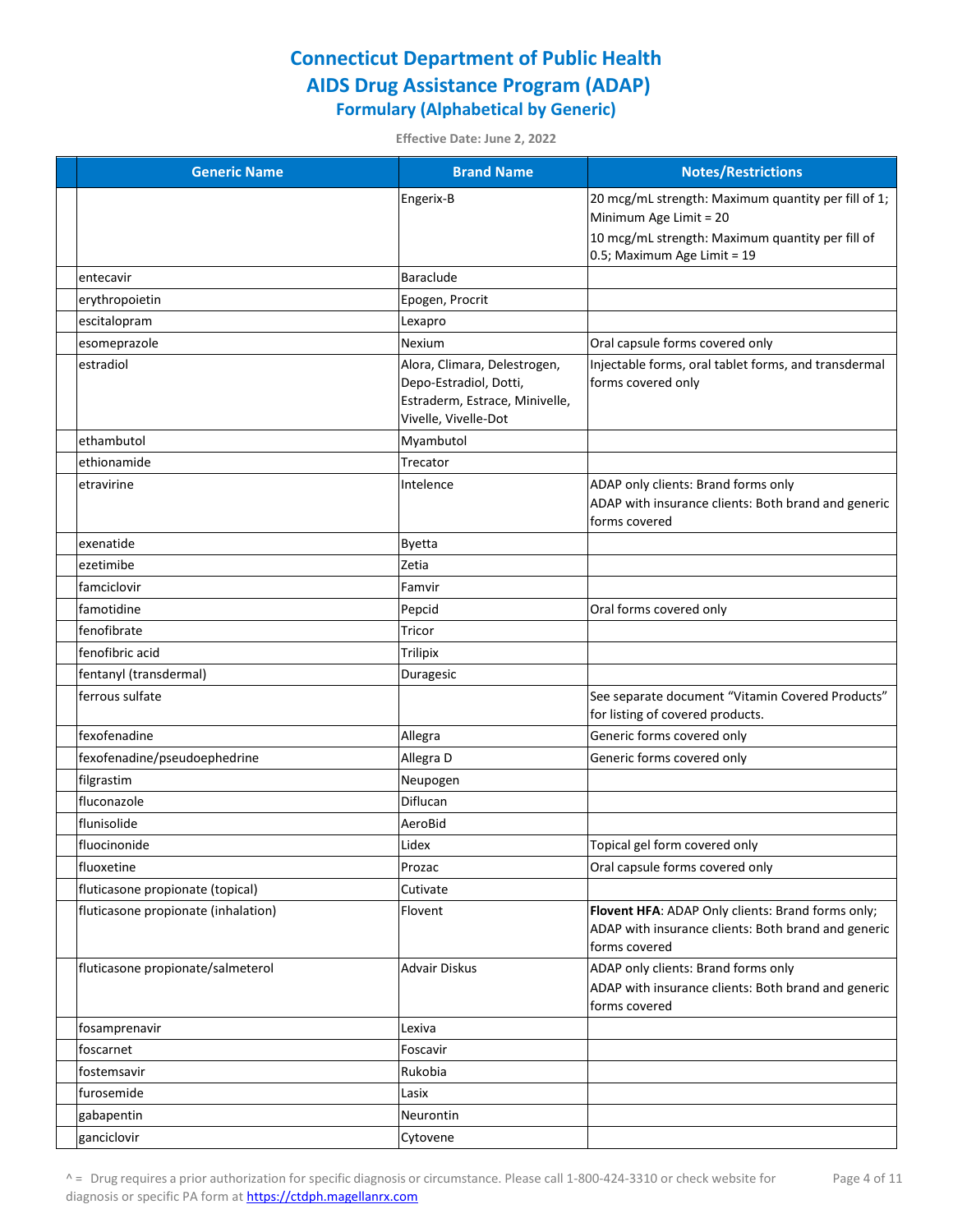| <b>Generic Name</b>                   | <b>Brand Name</b>                                                                  | <b>Notes/Restrictions</b>                                                                                                                                                             |
|---------------------------------------|------------------------------------------------------------------------------------|---------------------------------------------------------------------------------------------------------------------------------------------------------------------------------------|
|                                       | Gardasil-9                                                                         | For clients over the age of 26 years of age, pharmacy<br>will need to call prescriber and submit appropriate<br>DUR codes to obtain a paid claim<br>Maximum quantity per fill of 0.5  |
| gemfibrozil                           | Lopid                                                                              |                                                                                                                                                                                       |
| gentamicin                            | Garamycin                                                                          |                                                                                                                                                                                       |
| glecaprevir/pibrentasvir              | Mavyret                                                                            | Clinical PA required                                                                                                                                                                  |
| glipizide                             | Glucotrol, Glucotrol XL                                                            |                                                                                                                                                                                       |
| glyburide                             |                                                                                    |                                                                                                                                                                                       |
| guaifenesin/codeine                   | Robitussin AC                                                                      |                                                                                                                                                                                       |
|                                       | Havrix                                                                             | Maximum quantity per fill of 1; Minimum Age Limit =                                                                                                                                   |
|                                       | Heplisav-B                                                                         | Maximum quantity per fill of 0.5                                                                                                                                                      |
| hydrochlorothiazide                   | <b>HCTZ</b>                                                                        |                                                                                                                                                                                       |
| hydrocortisone                        |                                                                                    |                                                                                                                                                                                       |
| hydroxyurea                           | Hydrea                                                                             |                                                                                                                                                                                       |
| hydroxyzine HCl                       | Atarax                                                                             |                                                                                                                                                                                       |
| ibalizumab                            | Trogarzo                                                                           |                                                                                                                                                                                       |
| ibuprofen                             | Motrin                                                                             |                                                                                                                                                                                       |
| imiquimod                             | Aldara                                                                             |                                                                                                                                                                                       |
| influenza vaccine                     | Afluria, Fluad, Flublok,<br>Flucelvax, FluLaval, Fluzone,<br>Fluzone High Dose     | Afluria, Fluad, Flublok, FluLaval, Fluzone: Maximum<br>quantity per fill of 0.5<br>Fluzone High Dose: Maximum quantity per fill of 0.7                                                |
| insulin aspart                        | Novolog FlexPen                                                                    |                                                                                                                                                                                       |
| insulin detemir                       | Levemir FlexTouch                                                                  |                                                                                                                                                                                       |
| insulin glargine                      | Lantus Solostar, Basaglar                                                          | ADAP Only clients: Lantus Solostar: Brand forms only;<br>Basaglar: not covered<br>ADAP with insurance clients: Lantus Solostar: Brand<br>and generic forms covered; Basaglar: covered |
| insulin glulisine                     | Apidra Solostar                                                                    |                                                                                                                                                                                       |
| insulin lispro                        | Admelog Solostar/Humalog<br>KwikPen                                                | ADAP only clients: Humalog KwikPen brand and<br>generic forms only<br>ADAP with insurance clients: Humalog KwikPen and<br>Admelog Solostar brand and generic forms covered            |
| insulin mix                           | Humalog Mix 75/25<br>KwikPen/Humalog 50/50<br>KwikPen/Novolog Mix 70/30<br>FlexPen | ADAP only clients: Brand forms only<br>ADAP with insurances clients: Both brand and<br>generic forms covered                                                                          |
| insulin NPH                           | Humulin N KwikPen                                                                  |                                                                                                                                                                                       |
| insulin pen needles                   | BD/NovoFine/NovoTwist/<br>Unifine                                                  |                                                                                                                                                                                       |
| insulin regular                       | Humulin R KwikPen                                                                  |                                                                                                                                                                                       |
| intramuscular needles/syringes combo  | Easy Touch/Integra/UltiCare                                                        |                                                                                                                                                                                       |
| ipratropium bromide/albuterol sulfate | <b>Combivent Respimat</b>                                                          |                                                                                                                                                                                       |
| isoniazid                             |                                                                                    |                                                                                                                                                                                       |
| isosorbide mononitrate                | Imdur                                                                              |                                                                                                                                                                                       |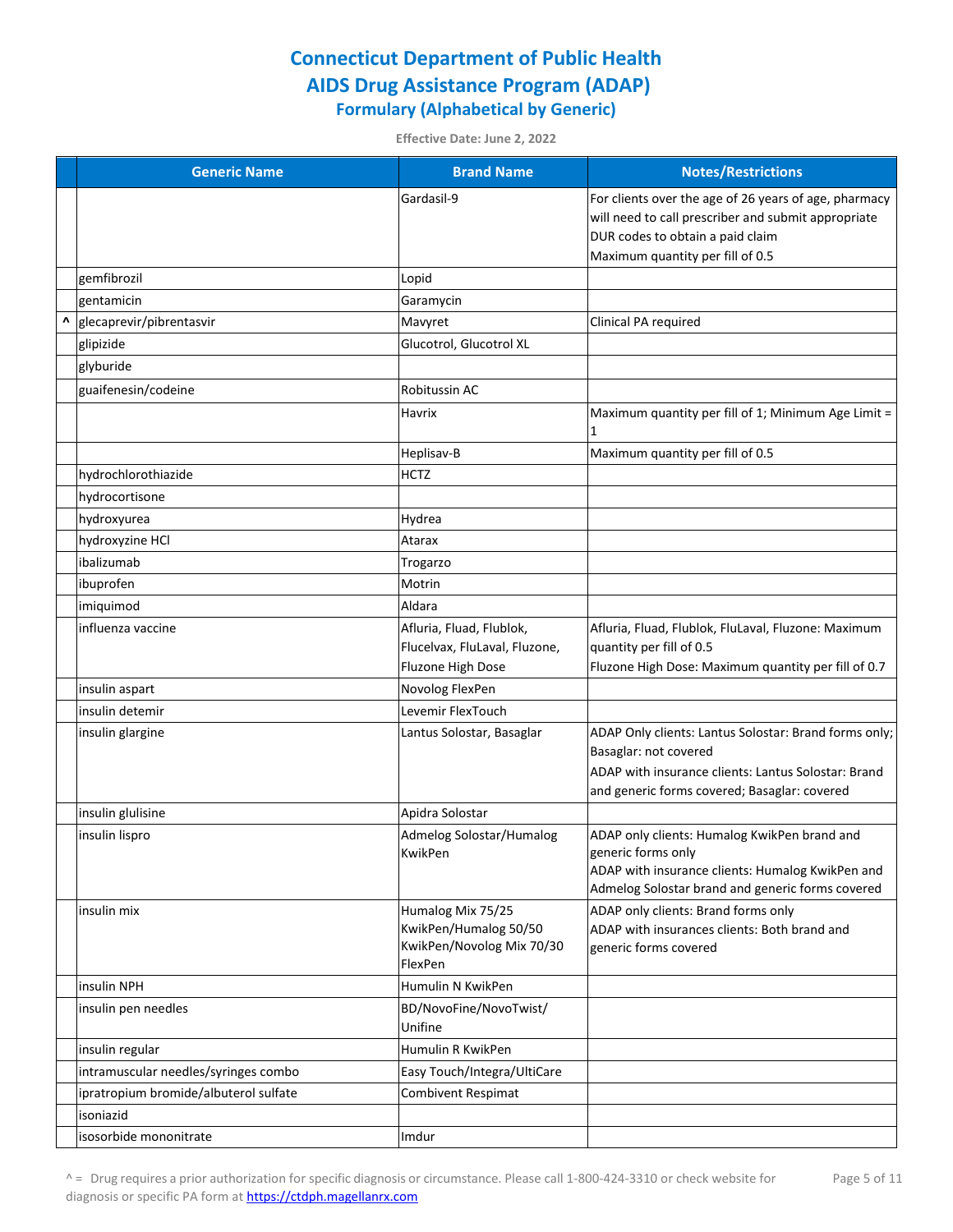|   | <b>Generic Name</b>            | <b>Brand Name</b>           | <b>Notes/Restrictions</b>                                                                          |
|---|--------------------------------|-----------------------------|----------------------------------------------------------------------------------------------------|
|   | itraconazole                   | Sporanox                    |                                                                                                    |
|   | ketoconazole                   | Nizoral                     | Oral, topical cream and shampoo forms covered only                                                 |
|   | labetalol                      | Normodyne                   |                                                                                                    |
|   | lactic acid cream/lotion       |                             |                                                                                                    |
|   | lactulose                      | Kristalose                  |                                                                                                    |
|   | lamivudine                     | Epivir/Epivir HB            |                                                                                                    |
|   | lamivudine/zidovudine          | Combivir                    |                                                                                                    |
|   | lamotrigine                    | Lamictal, Lamictal XR       |                                                                                                    |
|   | lansoprazole                   | Prevacid                    |                                                                                                    |
| Λ | ledipasvir/sofosbuvir          | Harvoni                     | Clinical PA required                                                                               |
|   |                                |                             | ADAP only clients: Brand forms and Generic NDC                                                     |
|   |                                |                             | 72626260101 are covered                                                                            |
|   |                                |                             | ADAP with insurance clients: Both brand and generic                                                |
|   |                                |                             | forms covered                                                                                      |
|   | leucovorin                     |                             |                                                                                                    |
|   | levocarnitine                  | Carnitor                    |                                                                                                    |
|   | levofloxacin                   | Levaquin                    |                                                                                                    |
|   | levothyroxine                  | Synthroid/Levoxyl/Unithroid |                                                                                                    |
|   | linezolid                      | Zyvox                       |                                                                                                    |
|   | lisinopril                     | Prinivil/Zestril            |                                                                                                    |
|   | lisinopril/hydrochlorothiazide | Prinzide/Zestoretic         |                                                                                                    |
|   | lithium                        | Eskalith/Lithobid           |                                                                                                    |
|   | loperamide                     | Imodium                     | Prescription formulations covered only                                                             |
|   | lopinavir/ritonavir            | Kaletra                     | ADAP only clients: Brand forms and all generic NDCs<br>covered EXCEPT 42385093360, and 42385093412 |
|   |                                |                             | ADAP with insurance clients: Both brand and generic                                                |
|   |                                |                             | forms covered                                                                                      |
|   | loratadine                     | Claritin                    | Generic forms covered only                                                                         |
|   | lorazepam                      | Ativan                      | Oral tablet forms covered only                                                                     |
|   | losartan                       | Cozaar                      |                                                                                                    |
|   | losartan/hydrochlorothiazide   | Hyzaar                      |                                                                                                    |
|   | maraviroc                      | Selzentry                   | ADAP only clients: Brand forms only                                                                |
|   |                                |                             | ADAP with insurance clients: Both brand and generic                                                |
|   |                                |                             | forms covered                                                                                      |
|   | megestrol<br>meloxicam         | Megace                      |                                                                                                    |
|   |                                | Mobic                       |                                                                                                    |
|   | meningococcal vaccine          | Menactra/Menveo/Menomune    | Maximum quantity per fill of 0.5<br>Menomune: Minimum Age Limit = 2                                |
|   | metformin                      | Glucophage, Glucophage XR   |                                                                                                    |
|   | metoprolol succinate           | <b>Toprol XL</b>            |                                                                                                    |
|   | metoprolol tartrate            | Lopressor                   |                                                                                                    |
|   | metronidazole                  | Flagyl                      |                                                                                                    |
|   | metronidazole cream            | MetroCream                  |                                                                                                    |
|   | minocycline hcl                | Minocin                     |                                                                                                    |
|   | minoxidil                      |                             | Oral tablet forms covered only                                                                     |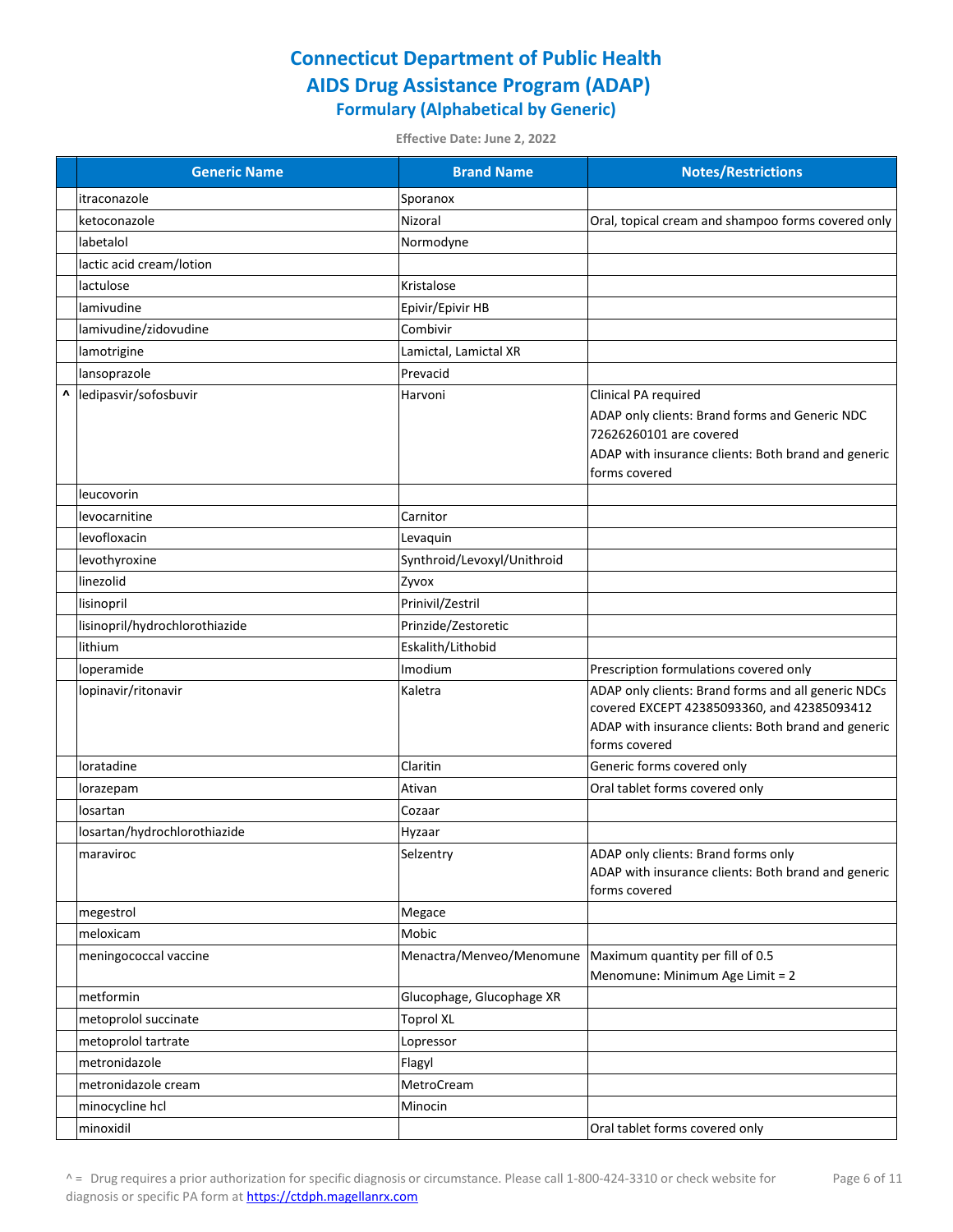| <b>Generic Name</b>                               | <b>Brand Name</b>                                             | <b>Notes/Restrictions</b>                                                                                                                                                  |
|---------------------------------------------------|---------------------------------------------------------------|----------------------------------------------------------------------------------------------------------------------------------------------------------------------------|
| mirtazapine                                       | Remeron                                                       |                                                                                                                                                                            |
| mometasone furoate monohydrate                    | Nasonex                                                       |                                                                                                                                                                            |
| moxifloxacin                                      | Avelox                                                        |                                                                                                                                                                            |
| multivitamin w/ iron                              | Strovite Forte, Forte Plus D,<br>Forte Advance, and Forte One | See separate document "Vitamin Covered Products"<br>for listing of covered products.                                                                                       |
| mupirocin                                         | Bactroban                                                     | Ointment formulation covered only                                                                                                                                          |
| naloxone nasal spray/syringes/vials               | Narcan                                                        | Nasal Spray Formulation:                                                                                                                                                   |
|                                                   |                                                               | ADAP only clients: Brand forms and all generic NDCs<br>covered EXCEPT 00093216519 and 00093216568.<br>ADAP with insurance clients: Both brand and generic<br>forms covered |
| naproxen                                          | Naprosyn                                                      | 250 mg, 500 mg tablets covered only                                                                                                                                        |
| neomycin/polymyxin B/hydrocortisone otic solution | Cortisporin                                                   |                                                                                                                                                                            |
| neomycin sulfate                                  |                                                               |                                                                                                                                                                            |
| nevirapine                                        | Viramune, Viramune XR                                         |                                                                                                                                                                            |
| nitrofurantoin monohydrate                        | Macrobid                                                      |                                                                                                                                                                            |
| nitroglycerin                                     |                                                               | Oral forms covered only                                                                                                                                                    |
| nortriptyline                                     | Pamelor                                                       |                                                                                                                                                                            |
| nystatin                                          |                                                               | Oral and topical forms covered only                                                                                                                                        |
| ofloxacin                                         | Floxin                                                        | Ophthalmic and Otic formulations covered only                                                                                                                              |
| olanzapine                                        | Zyprexa                                                       |                                                                                                                                                                            |
| olmesartan                                        | Benicar                                                       |                                                                                                                                                                            |
| olmesartan/hydrochlorothiazide                    | <b>Benicar HCT</b>                                            |                                                                                                                                                                            |
| omega-3 acid ethyl esters                         | Lovaza                                                        |                                                                                                                                                                            |
| ondansetron                                       | Zofran/Zofran ODT                                             |                                                                                                                                                                            |
| oseltamivir                                       | Tamiflu                                                       |                                                                                                                                                                            |
| oxandrolone                                       | Anavar, Oxandrin                                              |                                                                                                                                                                            |
| oxycodone CR                                      | Oxycontin                                                     |                                                                                                                                                                            |
| oxycodone IR                                      |                                                               | Oral tablet and solution forms covered only                                                                                                                                |
| oxycodone/acetaminophen                           | Percocet/Roxicet                                              |                                                                                                                                                                            |
| pancrelipase                                      | Creon/Zenpep                                                  |                                                                                                                                                                            |
| pantoprazole                                      |                                                               |                                                                                                                                                                            |
| paromomycin                                       | <b>Humatin</b>                                                |                                                                                                                                                                            |
| paroxetine                                        | Paxil                                                         |                                                                                                                                                                            |
| pegylated interferon alfa-2a                      | Pegasys                                                       |                                                                                                                                                                            |
| pegylated interferon alfa-2b                      | Peg-Intron                                                    |                                                                                                                                                                            |
| penicillin g benzathine                           | <b>Bicillin LA</b>                                            |                                                                                                                                                                            |
| penicillin v potassium                            | Pen-Vee K/Veetids                                             |                                                                                                                                                                            |
| pentamidine                                       | NebuPent, Pentam                                              | Inhaled or injection forms covered only                                                                                                                                    |
| pimecrolimus                                      | Elidel                                                        |                                                                                                                                                                            |
| pioglitazone                                      | Actos                                                         |                                                                                                                                                                            |
| pneumococcal conjugate vaccine (pcv13)            | Prevnar 13                                                    | Maximum quantity per fill of 0.5                                                                                                                                           |
| pneumococcal conjugate vaccine (pcv20)            | Prevnar 20                                                    | Maximum quantity per fill of 0.5                                                                                                                                           |
| pneumococcal vaccine                              | Pneumovax-23                                                  | Maximum quantity per fill of 0.5                                                                                                                                           |
|                                                   |                                                               | Minimum Age Limit = 2                                                                                                                                                      |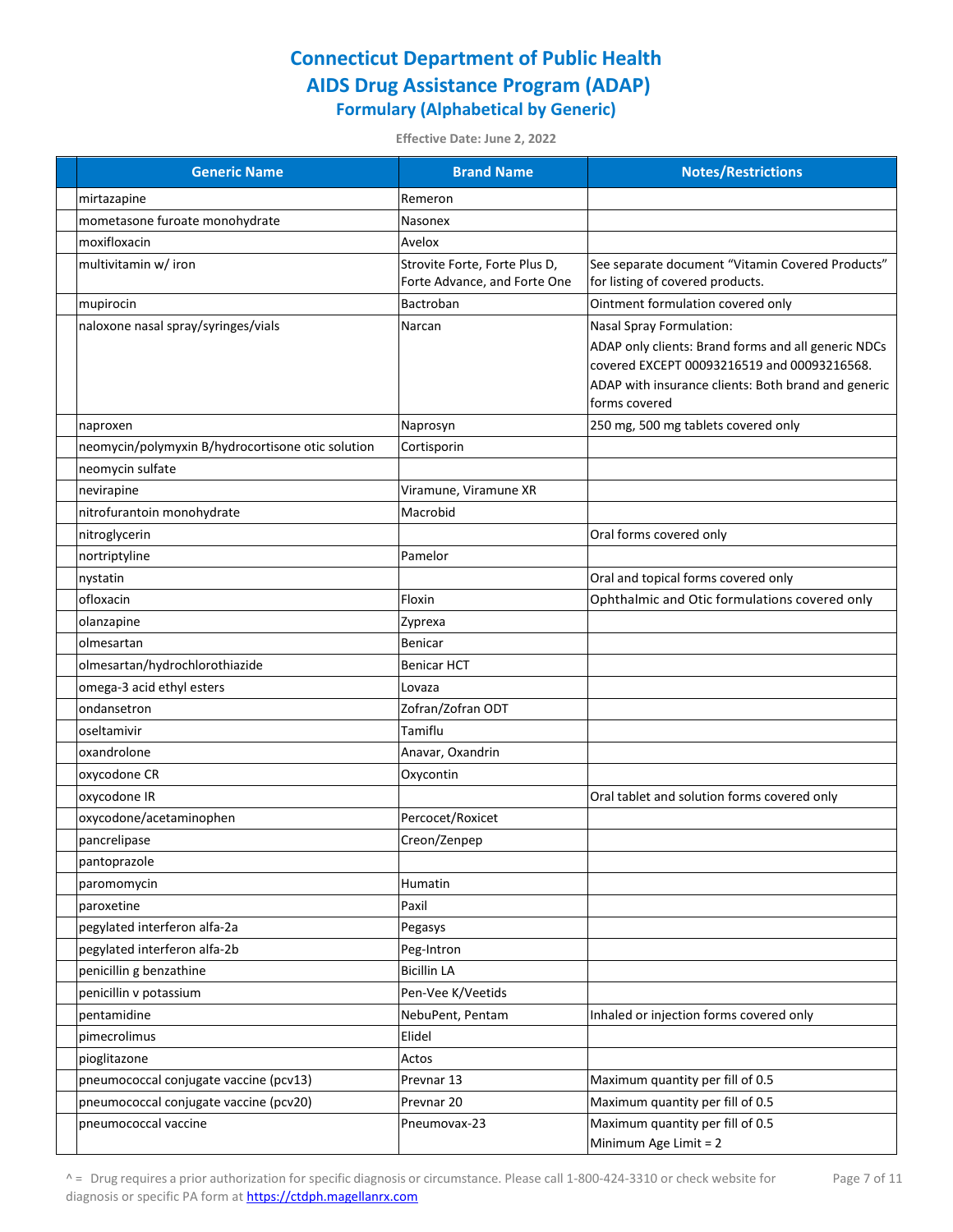**Effective Date: June 2, 2022**

|   | <b>Generic Name</b>                 | <b>Brand Name</b>       | <b>Notes/Restrictions</b>                                                              |
|---|-------------------------------------|-------------------------|----------------------------------------------------------------------------------------|
|   | pravastatin                         | Pravachol               |                                                                                        |
|   | prednisone                          |                         |                                                                                        |
|   | pretomanid                          |                         |                                                                                        |
|   | primaquine                          |                         |                                                                                        |
|   | prochlorperazine                    | Compazine               | Oral tablet form covered only                                                          |
|   | progesterone capsules               |                         |                                                                                        |
|   | pyrazinamide                        |                         |                                                                                        |
|   | pyridoxine                          |                         | 25 mg, 50 mg, 100 mg tablets and 25 mg lozenge<br>covered only                         |
|   |                                     |                         | See separate document "Vitamin Covered Products"<br>for listing of covered products.   |
|   | pyrimethamine                       | Daraprim                | ADAP only clients: Brand forms and generic NDCs<br>72647033001 and 72647033003 covered |
|   |                                     |                         | ADAP with insurance clients: Both brand and generic<br>forms covered                   |
|   | quetiapine                          | Seroquel, Seroquel XR   |                                                                                        |
|   | rabeprazole                         | Aciphex                 |                                                                                        |
|   | raltegravir                         | Isentress, Isentress HD |                                                                                        |
|   | ramipril                            | Altace                  |                                                                                        |
|   | ranitidine                          | Zantac                  | Prescription strength covered only                                                     |
|   |                                     | Recombivax HB           | Maximum quantity per fill of 1                                                         |
|   | ribavirin                           | Copegus, Rebetol        | Oral capsules, solution, and tablets covered only                                      |
|   | rifabutin                           | Mycobutin               |                                                                                        |
|   | rifampin                            | Rifadin                 |                                                                                        |
|   | rifapentine                         | Priftin                 |                                                                                        |
|   | rilpivirine                         | Edurant                 |                                                                                        |
|   | risperidone                         | Risperdal               |                                                                                        |
|   | ritonavir                           | Norvir                  |                                                                                        |
|   | rivaroxaban                         | Xarelto                 |                                                                                        |
|   | rosuvastatin                        | Crestor                 |                                                                                        |
|   | salmeterol xinafoate                | Serevent Diskus         |                                                                                        |
|   | saquinavir mesylate                 | Invirase                |                                                                                        |
|   | sennosides                          | Senokot                 |                                                                                        |
|   | sertraline                          | Zoloft                  |                                                                                        |
|   | A sofosbuvir and velpatasvir        | Epclusa                 | Clinical PA required                                                                   |
|   |                                     |                         | ADAP only clients: Brand forms and Generic NDC                                         |
|   |                                     |                         | 76226270101 are covered                                                                |
|   |                                     |                         | ADAP with insurance clients: Both brand and generic                                    |
|   | sofosbuvir/velpatasvir/voxilaprevir |                         | forms covered                                                                          |
| Λ |                                     | Vosevi                  | Clinical PA required                                                                   |
|   | ^ somatropin                        | Serostim                | Clinical PA required<br>Restricted to 48 weeks treatment                               |
|   | spironolactone                      | Aldactone               |                                                                                        |
|   | sulfadiazine                        |                         |                                                                                        |
|   | sulfamethoxazole/trimethoprim       | Bactrim SS/DS, Septra   |                                                                                        |
|   | tamsulosin                          | Flomax                  |                                                                                        |

^ = Drug requires a prior authorization for specific diagnosis or circumstance. Please call 1-800-424-3310 or check website for diagnosis or specific PA form at **https://ctdph.magellanrx.com**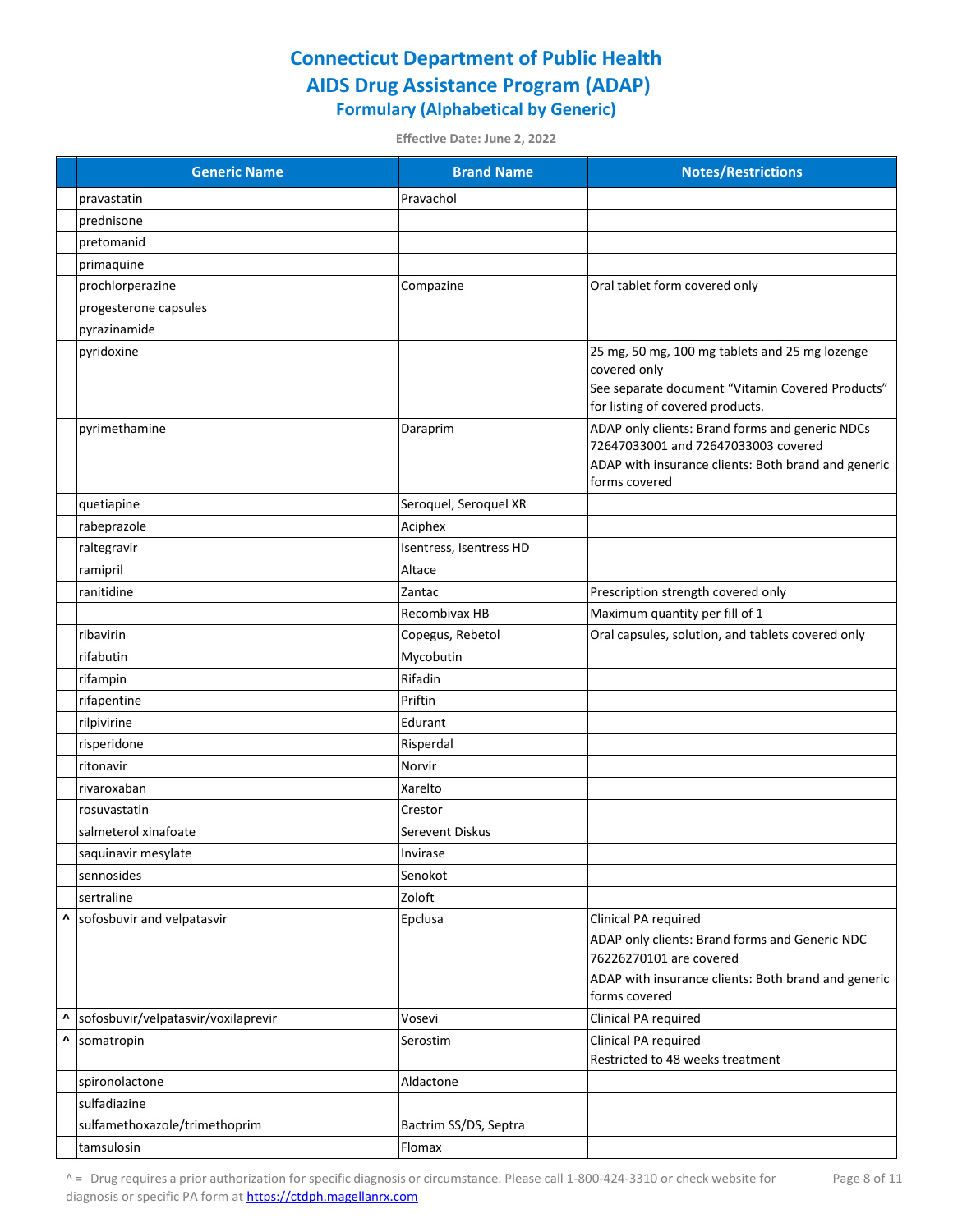|   | <b>Generic Name</b>             | <b>Brand Name</b>                 | <b>Notes/Restrictions</b>                                |
|---|---------------------------------|-----------------------------------|----------------------------------------------------------|
|   | telmisartan                     | Micardis                          |                                                          |
|   | telmisartan/hydrochlorothiazide | Micardis HCT                      |                                                          |
|   | temazepam                       | Restoril                          |                                                          |
|   | tenofovir alafenamide           | Vemlidy                           |                                                          |
|   | tenofovir disoproxil fumarate   | Viread                            |                                                          |
|   | terbinafine                     | Lamisil                           | Oral and topical forms covered only                      |
|   | terconazole                     | Terazol 3 & 7                     |                                                          |
|   | testosterone cypionate          | Depo-Testosterone                 |                                                          |
| v | testosterone enanthate          | Xyosted                           |                                                          |
|   | testosterone                    | Androderm, AndroGel, Testim<br>1% |                                                          |
|   | tipranavir                      | Aptivus                           |                                                          |
|   | torsemide                       | Demadex                           |                                                          |
|   | tramadol                        | Ultram                            | 50 mg tablets covered only                               |
|   | trazodone                       | Desyrel                           |                                                          |
|   | triamcinolone acetonide         | Nasacort AQ                       |                                                          |
|   | triamcinolone acetonide topical | Kenalog                           |                                                          |
|   | trimethoprim                    | Trimpex, Proloprim                |                                                          |
|   |                                 | Twinrix                           | Maximum quantity per fill of 1<br>Minimum Age Limit = 18 |
|   | valacyclovir                    | Valtrex                           |                                                          |
|   | valganciclovir                  | Valcyte                           |                                                          |
|   | valsartan                       | Diovan                            |                                                          |
|   | valsartan/hydrochlorothiazide   | Diovan HCT                        |                                                          |
|   | vancomycin                      | Vancocin                          | Oral capsule form covered only                           |
|   |                                 | Vaqta                             | Maximum quantity per fill of 1                           |
|   |                                 |                                   | Minimum Age Limit = 1                                    |
|   | varenicline                     | Chantix                           | NDCs 60505476505 & 60505476606 are not covered           |
|   | varicella-zoster                | Shingrix                          | Maximum quantity per fill of 1<br>Minimum Age Limit = 19 |
|   | venlafaxine                     | Effexor, Effexor XR               | Effexor XR: Capsule formulations covered only            |
|   | verapamil                       | Covera HS                         |                                                          |
|   | vitamin D supplements           |                                   | All strengths covered                                    |
|   |                                 |                                   | See separate document "Vitamin Covered Products"         |
|   |                                 |                                   | for listing of covered products.                         |
|   | voriconazole                    | Vfend                             |                                                          |
|   | vortioxetine                    | Trintellix                        |                                                          |
|   | warfarin                        | Coumadin                          |                                                          |
|   | zanamivir                       | Relenza                           |                                                          |
|   | zidovudine                      | Retrovir                          | Generic covered only                                     |
|   | zolpidem tartrate               | Ambien, Ambien CR                 |                                                          |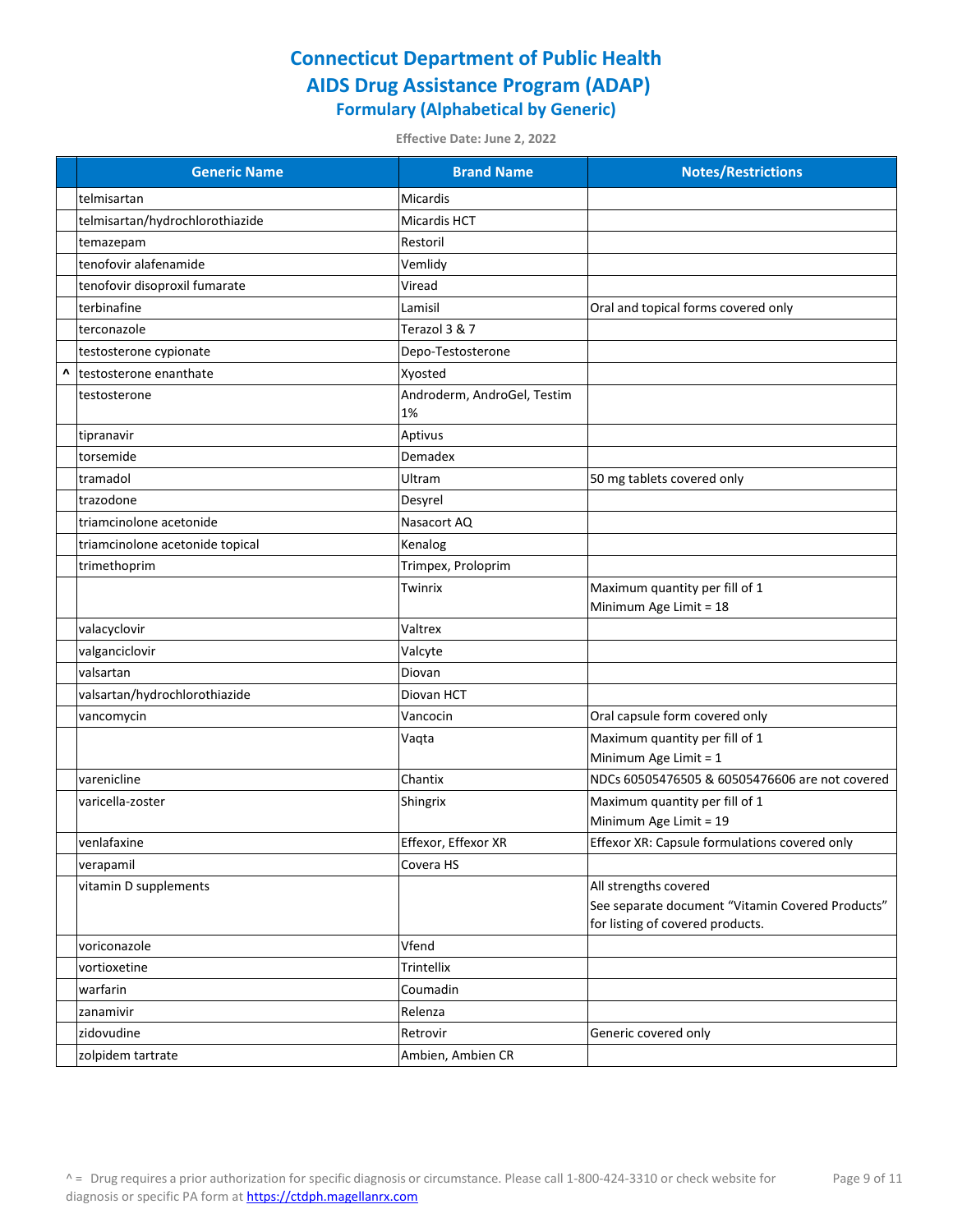**Effective Date: June 2, 2022**

## **CT DPH-ADAP Program Dispensing Polices**

- Drugs marked with " **^** " require a prior authorization for specific diagnosis or circumstance. Magellan Rx Management will request additional information (client and drug specific) before considering the authorization. Please call 1-800-424-3310 or check website for diagnosis or specific PA form a[t https://ctdph.magellanrx.com.](https://ctdph.magellanrx.com/)
- All drugs are to be dispensed with a maximum 90-day supply.
- **For clients with other insurance:** If your other insurance does not cover a CADAP covered formulary medication, you will still be able to get your medication through CADAP, for assistance with these situations the pharmacy can call Magellan Rx Management at 1-800-424-3310.
- Refills may be obtained after 93 percent of the previously dispensed days' supply and 85 percent if days' supply of 15 or less is dispensed; however, there is an annual maximum of 13 fills per prescription.
- All covered formulary capsule and tablet formulations have a quantity limit of 720 tablets/capsules per fill (except Tivicay PD which has a quantity limit of 1,620 tablets per fill). **NOTE:** Your pharmacy may have to call 1-800-424-3310 to obtain an override.
- All covered formulary liquid formulations have a quantity limit of 1,500 mL per fill (except for Serostim which has a quantity limit per fill of 28 mL per fill). **NOTE:** Your pharmacy may have to call 1-800-424-3310 to obtain an override.
- All covered formulary inhalers have a quantity limit of 6 units per fill.
- CT DPH mandates the use of generic products whenever possible in accordance with applicable law or regulations.
- Dispensing a brand name product when a generic is available requires a DAW 1 code and calling the Pharmacy Call Center at 1-800- 424-3310. Exceptions are noted by drug.
- All Antiretroviral combinations are screened against the most recent DHHS guidelines for the use antiretroviral therapy in adolescents and adults <https://aidsinfo.nih.gov/guidelines/html/1/adult-and-adolescent-treatment-guidelines/0> for high dosage and non-recommended combinations. Regimens not conforming to these guidelines may be rejected at adjudication.
- The following drug manufacturers or manufacturer label code/s are excluded from reimbursement through the CT DPH ADAP Program:
	- Actavis Kadian LLC

– Akron Pharmaceuticals – Altaire Pharmaceuticals, Inc. – American Antibiotics, Inc. – Aristos Pharmaceuticals – Aytu Bioscience, Inc. – Beford Laboratories

- Generamed, Inc.
- Geri-Care Pharmaceuticals
- Glendale Inc.
- Gloucester Pharmaceuticals Inc.
- Health Point Medical
- Ironwood Pharmaceuticals
- Johnson & Johnson Consumer, Inc. (Labeler Code 16837)
- Kastle Therapeutics, LLC
- LaboPharm Pharmaceuticals, Inc.
- Laser Pharmaceuticals
- Mason Distributors, Inc.
- Meda Pharmaceuticals
- Medisca
- **Meridian** 
	- Nautilus Neurosciences, Inc.
	- **NeurogesX**
- NextSource Biotechnology
- Nostrum Laboratories, Inc.
- Octapharma USA, Inc.
- Ortho Pharmaceuticals
- PD-RX Pharmaceuticals
- Pfizer Consumer Health
- Polygen Pharmaceuticals
- Prestium Pharma, Inc.
- Proctor & Gamble Pharmaceuticals
- Profunda, Inc.
- PruGen, Inc.
- Quality Care Product, Inc.
- RIJ Pharmaceutical Corporation
- Rochester Pharmaceuticals
- Romark Laboratories
- Sallus Laboratories
- Sancilo & Company, Inc.
- Sanofi Pasteur, Inc. (except vaccines)
- Sherwood Medical Company
- SmithKline Beecham Corp.
- Sprout Pharmaceuticals, Inc.
- Stiefel Laboratories, Inc.
- TAP Pharmaceuticals, Inc.
- Targeted Medical Pharmaceuticals
- Taro Pharmaceuticals
- Triax Pharmaceuticals
- Victory Pharma, Inc.
- Vistakon Pharmaceuticals
- Weeks & Leo Co., Inc.
- 
- 
- 
- Chain Drug Consortium, LLC

– Cambridge Therapeutic Technologies

– Belcher Pharmaceuticals, LLC – Biomes Pharmaceuticals – Blenheim Pharmacal, Inc.

– Coloplast Manufacturing US, LLC

– Canton Laboratories, LLC – Celgene Corporation – Cephazone Pharma, LLC

- Concordia Pharmaceuticals
- Creekwood Pharmaceuticals
- EKR Therapeutics
- 
- 
- 
- Foundation Consumer Healthcare LLC
- Gallipoint, Inc.
- 
- 
- Elan Pharmaceuticals
- Focus Laboratories
- 
- 
- 
- Forest Laboratories
- 
- 
- - -
		-
		-
		-
		-
		-
		-
		-
		-

- 
-